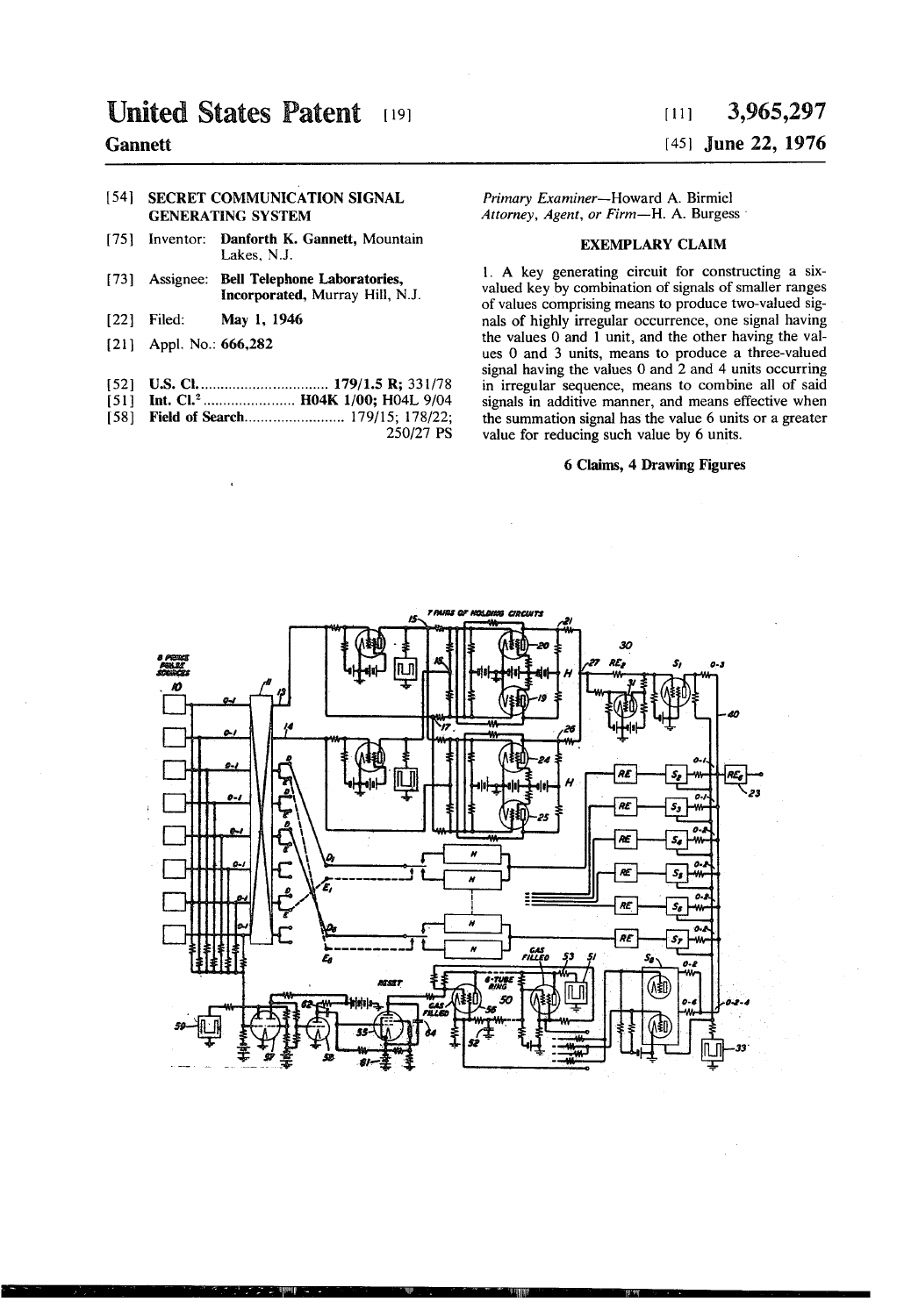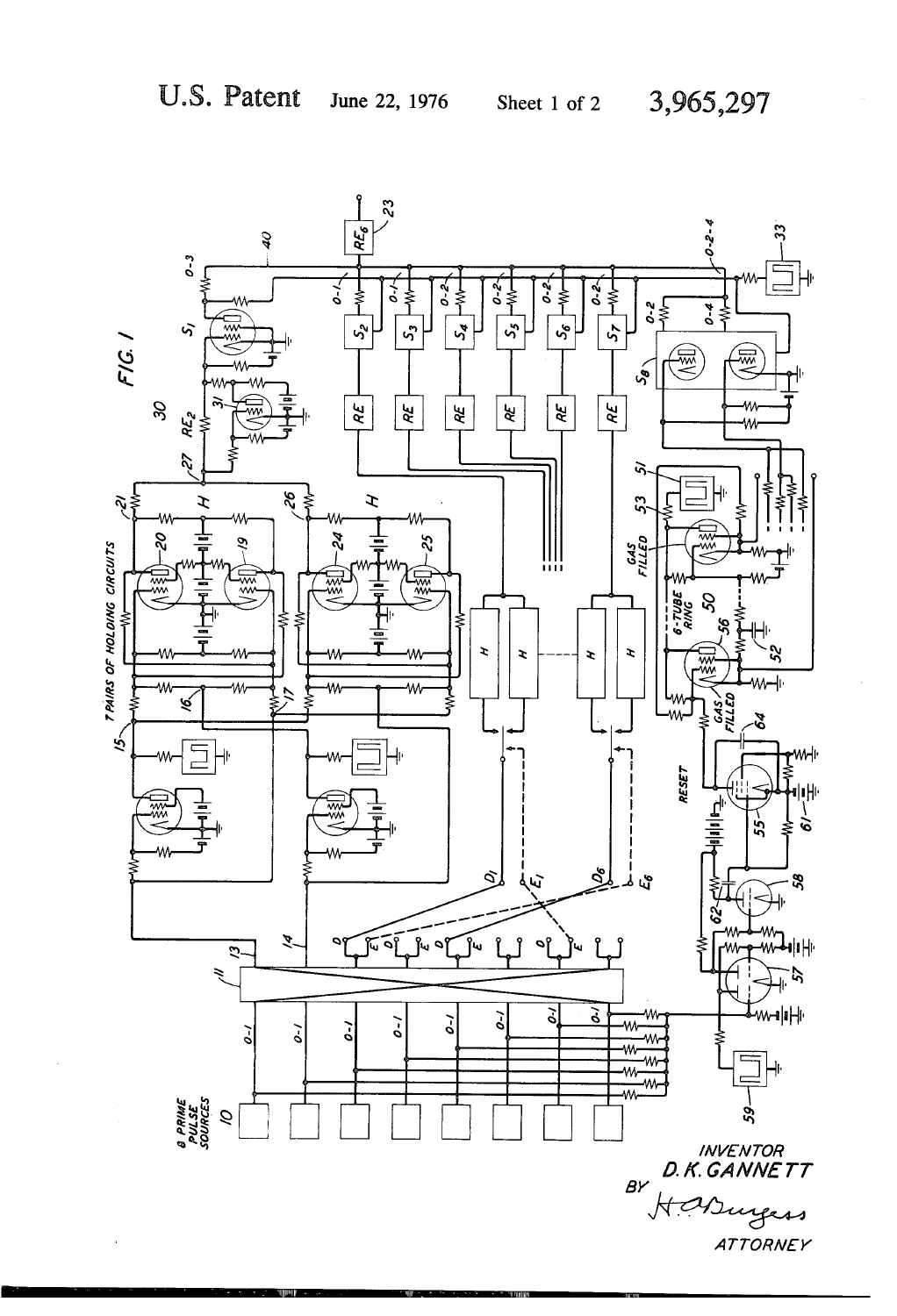3,965,297

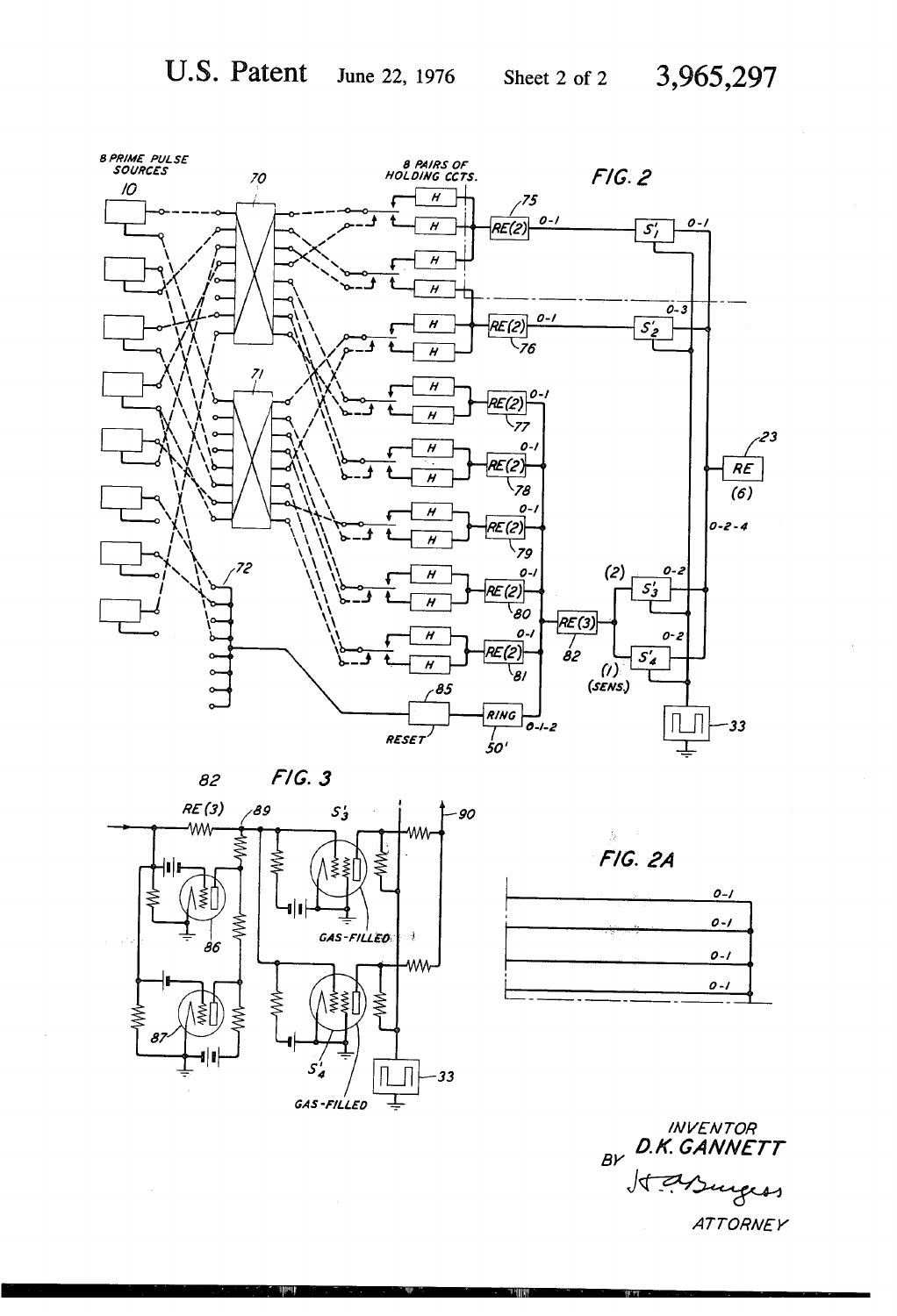#### SECRET COMMUNICATION SIGNAL GENERATING SYSTEM

The present invention relates to the production of highly irregularly occurring currents under control of 5 mechanism operating with regularity and in reproduc ible manner. One purpose for such currents is in con nection with secret signaling where these currents can be used for keying the outgoing signals and unkeying the received secret signals. For such use it is important 10 in some kinds of signaling, such as in telephony, to be able to generate the key currents in duplicate at dis tantly separated transmitting and receiving points at the time of use and in continuous manner to enable the enciphering and deciphering operations to be currently 15 carried out.

The object of the invention is to produce substan tially randomly occurring currents in continuous suc cession and in reproducible form, in reliable and rela tively simplified manner.

The invention will be disclosed as employing compo nent apparatus of the type disclosed in my prior appli cation Ser. No. 555,913, filed Sept. 27, 1944, and the general plan is similar but the present disclosure repre sents considerable simplification over the system dis- $25$ closed in that application and is based upon certain rules for combining component signals or pulses that are believed to be novel.

The invention and its features and objects will appear more fully from the following detailed description in 30 connection with the attached drawing in which:

FIG. 1 is a schematic circuit diagram, partly in block form, of a key generating system embodying the inven tion in one form;

FIG. 2 is a similar diagram showing a modification of  $35$ the system of FIG. 1;

FIG.  $2a$  shows a detail modification of a part of the system of FIG. 2 which can be substituted for that part of FIG. 2 to the right of and above the broken line; and

FIG. 3 shows a detail circuit diagram of certain parts 40 of FIG. 2.

The key generator disclosed in this application was devised with specific reference to the type of secrecy system disclosed in R. L. Miller application Ser. No. 542,975, filed June 30, 1944. In that system the input  $45$ speech signals are analyzed into low frequency speech defining signals in a number of separate circuits such as ten circuits. These speech-defining signals are then each separately enciphered by combining key currents with them to render the transmission secret. These <sup>50</sup> enciphered signals are simultaneously transmitted on a multiplex basis to the reception point where they are separately deciphered by combination with key cur rents which are identical with the key currents used for enciphering the signals at the transmitter.

With the type of transmission used according to the Miller disclosure, six signal values, 0 to 5 steps inclu sive, are recognized and used to convey the intelli gence, this choice of six values being considered as ous practical considerations involved. The key currents that are used are likewise six-valued currents having the range 0 to 5 steps. These key currents are supplied at the rate of 500 pulses per second and they should, for the degree of secrecy sought, vary in magnitude in <sup>65</sup><br>as nearly as possible random manner. substantially optimum from the standpoint of the vari- 60

In order that identical key pulses may at all times be supplied at both the transmitting and receiving points

 $\sim$   $\sim$   $\sim$  Then  $\sim$ 

20 scribed. the Miller disclosure employs duplicate recorded key material. Where the keys are supplied from indepen dently operating key generating systems, as in the pre sent disclosure, it is necessary to start out in the key generating process with pulses that can be reproduced mechanically in reliable manner and that therefore are not of random character. The problem is to build from these initial pulses the final key pulses of practically random character in ways that can be reliably and continuously duplicated at separated points. This was also the problem in my prior application referred to, the present invention providing an alternative key gen erating system offering considerable saving in equip- . ment because of the novel method of constructing the final key currents from the component currents. The theory and principle upon which the novel scheme of constructing the key pusles depends will be set forth at a later point after the illustrative examples of key gen erating systems using the principle have been de

Referring to FIG. 1, a plurality of prime pulse sources, such as eight in number, are provided at 10 for generating two valued signals having the values 0 and 1, which are, therefore, similar to spacing and marking signals. In one form these sources may be discs all mounted for rotation from the same driving motor and each having a circular row of holes irregularly spaced in a circle around the disc with provision for projecting light through the holes onto a photoelectric cell placed on the opposite side of the disc. When a hole is pres ented to the light beam a pulse is generated and when a blank is presented no pulse is produced. This type of pulse source is disclosed in A. E. Melhose application Ser. No. 555,912 filed Sept. 27, 1944, now U.S. Pat. No. 3,891,799, which issued on June 24, 1975, and the sources 10 of the present disclosure may be similar in construction to the Melhose application disclosure. The number of spacing and marking signals generated in one revolution by any one disc is made slightly differ ent from the number generated by any other disc, these numbers being prime to one another, so that the total cycle of repetition of the eight discs is relatively long.

The leads from the primary pulse sources 10 are carried through an interconnecting panel 11 where they may be cross-connected in any desired manner to eight output terminals on the opposite side of the panel. These cross-connections may be changed from time to time manually or under control of relays to change the code.

Seven pairs of holding circuits are provided, each indicated .H on the drawing, these being of the same type as disclosed in my prior application referred to. As indicated symbolically in connection with the lower six pairs, the input connections to each pair of holding circuits include an upper or solid line lead which is a control lead and a lower or dotted line lead ending in an arrow to indicate its function as a swtiching lead to determine whether the control pulse received over the control lead are impressed on the upper or lower hold ing circuit. Actually the switching is electronic and the circuit of the upper pair of holding circuits has been shown to indicate how the control is effected. It is assumed that the marking pulses from the prime sources are positive in polarity. A pulse on lead 13 accompanied by no pulse on lead 14 would find point 16 at high positive potential and would render point 15 low in potential and point 17 high in positive potential. Under these circumstances tube 19 has its input grid

55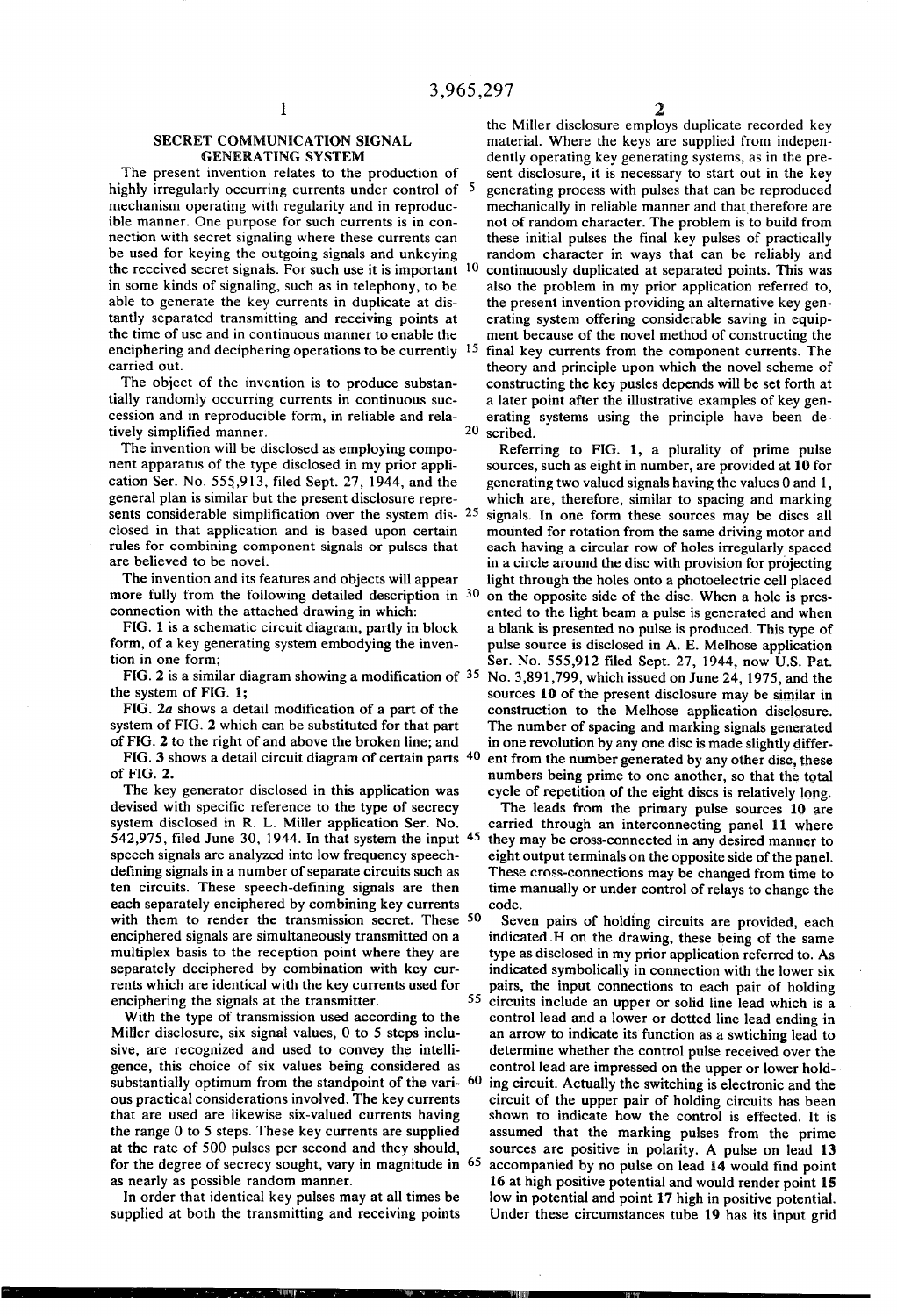made highly positive and this tube transmits saturation current. The cross-connection from the anode of tube 19 to the input grid of tube 20 aids in cutting that tube off, throwing point 12 to high positive potential. That is, the pulse on lead 13 determines whether or not tube 5 19 or 20 is cut off while the absence of a pulse on lead 14 determines that the control by the pulse received from lead 13 is exercised on the upper rather than the lower holding circuit of this pair. Had a pulse been assumed present on lead 14 the pulse on lead 13 would 10 have resulted in cutting off tube 24 while absence of a pulse on lead 13 would have resulted in cutting off tube 25. It should be observed that the holding circuit oppo site that one of the pair which is placed under control of the pulses on lead 13 remains unaffected while the controlled holding circuit is receiving such pulses. For example, if tube 20 was cut off by the last pulse applied . to the upper holding circuit from lead 13, it remains in this condition during such time as pulses from lead 13 are being applied to the lower holding circuit of the 20 pair. The potential of the common output point 27 may, then, have any one of three values, 0, 1 or 2 ac cording as points 21 and 26 are both at zero voltage, or one at high positive potential and the other at zero, or both are at high positive potential. 25

The upper pair of holding circuits are permanently connected to the upper pair of leads 13, 14 but the other six pairs have their control terminals  $D_1$  to  $D_6$ connected in any desired order to the D terminals on the output side of panel 12, one to each, and their 30 switching terminals  $E_1$  to  $E_6$  connected in any order to the E terminals, one to each, with the proviso that the D and E terminals of the same pair of holding circuits are never to be connected to the D and E terminals derived from the same pulse generator lead. 35

Each pair of holding circuits has its common output terminal 27 connected to a reentry circuit 30 which reenters at step 2. Following each reentry circuit is a stepper circuit, these being indicated at  $S_1$  to  $S_7$ . These are all alike in operation but have different step values  $\frac{40}{5}$ of output current. If point 27 has a potential of either the value 0 or 2 steps or units, stepper circuit  $S_1$  is unoperated, and puts out a pulse of step 3 value into common output branch 40. This step value is deter mined by the value of the resistances used in the cir-  $45$ cuit. If the potential at point 27 equals l-step in value, stepper  $S_1$  fires and puts out step-0 voltage into the output lead 40. Reentry tube 31 is normally biased to cut-off and remains cut off until the value of voltage at point 27 exceeds one step. Then the grid bias is over- <sup>50</sup> come and tube 31 passes saturation current reducing the potential applied to the stepper grid to the point where the stepper fails to fire when its plate voltage goes positive under control of pulsing supply 33. In this way the stepper is operated only on one step of applied 55 pulse, zero value being insufficient to allow the stepper to fire and 2-step value causing the reentry tube to pass current and reduce the stepper grid voltage below the firing value. The pulsing supply 33, and the other pulsing supplies indicated on the drawing, operate in se- <sup>60</sup> lected time sequence such that each succeeding group of discharge devices having such supplies have positive pulses applied to their anodes in appropriate time se quence for the pulses incoming to the control elec trodes thereof, as disclosed in greater detail in my 65 aforementioned application Ser. No. 555,913.

The other reentry circuits in the group 30 act similarly in relation to the individual steppers  $S_2$  to  $S_7$  which

are alike except for the values of resistances used in their outputs, these being proportioned to give the step values noted on the drawing in connection with each.

The steppers  $S_1$  to  $S_7$  each put out 2-valued pulses into the common output. The stepper  $S_8$  puts out 3-valued pulses, having step values 0–2–4, and for this reason it consists of a pair of gas-filled tubes arranged to fire one at a time to give either a step-2 or step-4 output, or in case neither fires, to give step-0 output. Stepper  $S_8$  is operated in irregular manner under control of a ring circuit 50 shown as comprising six stages.

This ring circuit may be the same in construction and operation as the ring designated the P-ring in my prior application referred to. It comprises gas tubes, one per ring stage, of which the first and last are shown, with, in this case, a source 51 of pulsing plate supply voltage. Individual outputs are taken off the cathodes of the stages. Each stage is coupled to the next by a circuit including a condenser 52 which receives a charge when the preceding tube fires and places a positive bias on the grid of the next succeeding tube so that on the next pulse of plate voltage the next stage fires. As soon as any stage fires it draws current through the common plate resistor 53 which lowers the plate voltage of all other stages below the ignition level. Condenser 52 is associated with resistors of such value as to give the required timing for the interstage functioning.

The ring circuit is shown provided with a resetting circuit which is specifically different from that shown in my prior application. The purpose of this is to reset the ring circuit to zero at short intervals to avoid errors that would result from the rings at different stations getting out of step. in the arrangement shown, the ring is reset to zero every time a space is produced by all eight of the primary pulse sources 10 at the same time. This occurs sufficiently often to avoid disturbing the trans mission in case the rings get out of step for some rea son. The reset circuit shown comprises tube 55 for removing bias from the grid of the first stage tube 56 when all eight leads from the discs have zero voltage on them during a pulse period. This condition is detected by the circuit comprising tubes 57 and 58. During each pulse period, positive plate voltage from pulsing source .59 is applied to the left half of tube 57. If at this time any disc is generating a pulse, the left grid of tube 57 is sufficiently positive to allow saturation current to pass, cutting off the right half and maintaining tube 58 in its normally saturated condition. This produces no change in the bias on tube 56 since tube 55 is transmitting saturation current and applying normal bias to the grid of tube 56 from source 61. If all disc outputs are zero, however, the left half of tube 57 transmits no space current when the power voltage comes on. The plate voltage is, therefore, highly positive and causes the right half of the tube to pass saturation current and cut off the current through tube 58. The resulting high plate potential of the latter causes condenser 62 to charge in series with the grid-cathode space of tube 55. This has no effect on the bias on tube 56 since tube 55 was already passing saturation current. At the end of the pulse, however, when the plate voltage of tube 57, left half, goes off, the right half of tube 57 becomes cut off allowing tube 58 to saturate and this drives the grid of bias control tube 55 highly negative beyond cut-off removing the negative bias from the grid of tube 56, normally applied from battery 61 through tube 55. When the plate voltage is again applied from source 51 to the ring tubes, tube 56 will fire before any other ring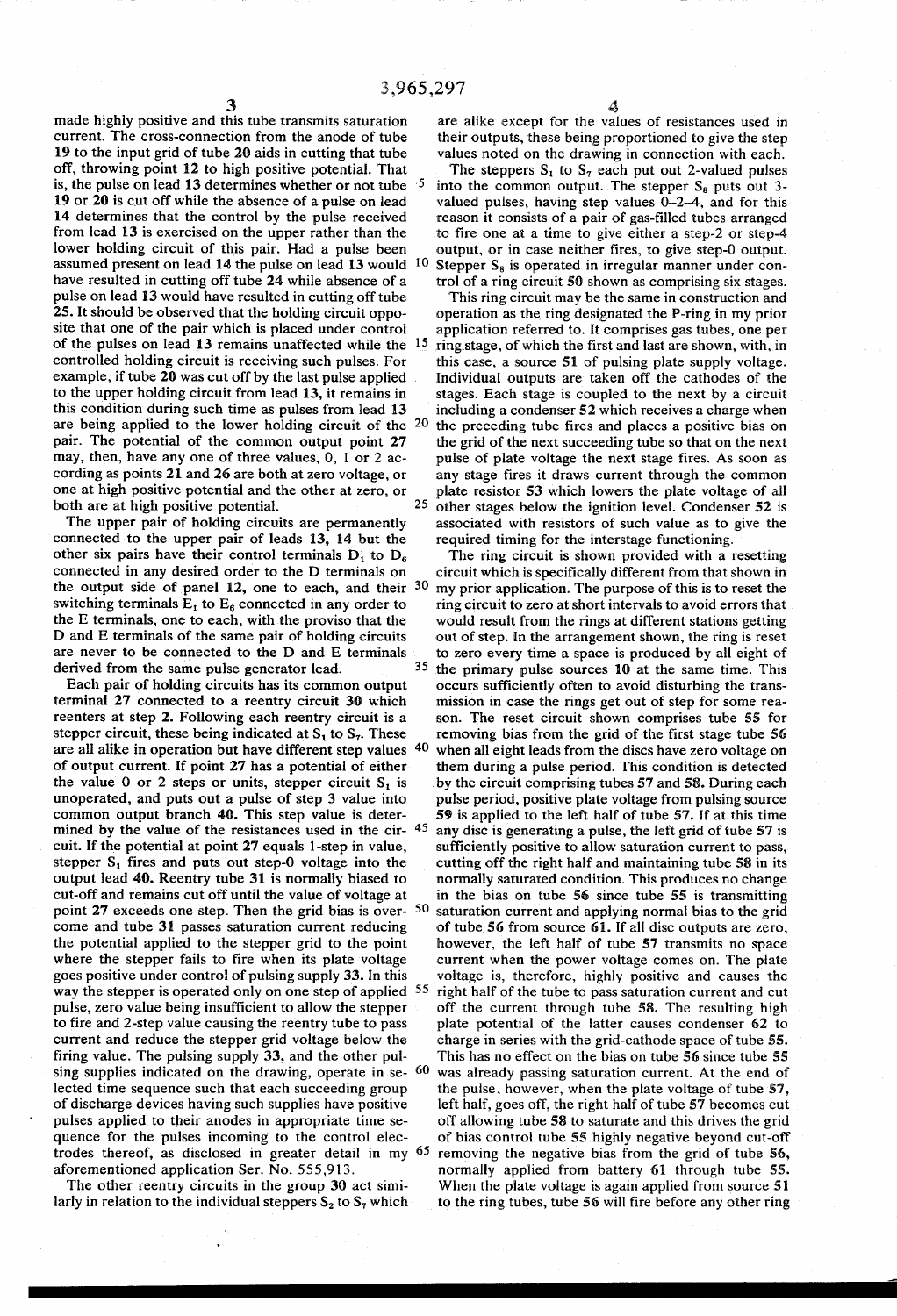tube can fire and prevents the firing of any other ring tube by drawing current through resistor 53 as already explained. A small condenser 64 is shown shunted across the plate-cathode path of tube 55 to maintain negative bias on the grid of tube 56 until the end of the 5 plate pulse from source 51. This may be desirable since in practice the plate pulse from source 59 may be set to end before the end of the plate pulse from source 51.

Considering the output voltages derived from the ring circuit, these may be used in various ways to con trol the stepper  $S_8$ . On the average this stepper should put out each of its three values of voltage 0, 2 and 4 steps, one-third of the time. Assuming that these are to be put on in the sequence  $0, 2, 4, 4, 2, 0$ , the first and last output leads from the ring are unused, the second <sup>15</sup> and fifth leads are connected through individual voltage adding resistors to a common point which is con nected to the grid of the upper stepper tube of the pair, this tube giving output values 0 and 2 steps. The third and fourth leads are similarly used to control the other 20 stepper tube of the pair giving output values of 0 and 4 steps.

Reentry 23 may be the same as reentry 23 of my prior application referred to and it may serve, as in that disclosure, to reenter not only the key itself but the 25 summation of key plus signal values, the latter received from the message stepper of the system. This reentry has reentry points at 6, l2 and 18 steps of applied current.

There are several requirements of a satisfactory com- $30$ posite key, the principal ones being the following four requirements:

1. The several key values (e.g. six) should appear with as nearly equal frequency as possible.

2. The correlation between the key values and each 35 of the component signals should be as small as possible. Stated differently, the likelihood should be the same on each key value that a marking pulse has occurred on any given component.

3. Each key value should be equally likely to be fol- <sup>40</sup> lowed by the same or any other value.

4. There should be a minimum correlation between changes between successive key signals and changes between successive signals of any component.

Experience has shown that a least two 2-valued sig- <sup>45</sup> nals and one 3-valued signal are needed to construct a good 6-valued key. The best values for these are: one 2-valued signal weighted O-l;and 2-valued signal weighted 0-3; and a 3-valued signal weighted 0-2-4. When these signals individually have distributions 50 nearly enough random and are combined and reen tered at value 6, a practically perfect key is obtained.

Referring to FIG. 1, it is seen that stepper  $S_1$  produces a 0-3 component, stepper  $S_2$  (or  $S_3$ ) produces a 0–1 component and stepper  $S_8$  produces a 3-valued  $55$ signal, O-2—4. If only these three components were used, each component would need to approach random distribution to make a practically perfect key. With less random components, a more uniform distribution is obtained by adding in other 2-valued signals as pro-  $60$ vided by the steppers  $S_3$ ,  $S_4$ ,  $S_5$ ,  $S_6$  and  $S_7$ .

The reason why a 3-valued signal is needed is that 2-valued signals alone cannot be combined to form a perfectly distributed 6-valued key since  $2<sup>n</sup>$  is not exactly divisible by 6. The 3-valued signal or component 65 need not have a very irregular distribution in itself in order to equalize the distribution of the key values. A further important function of the 3-valued signal is to

make it difficult to identify the portions of intercepted line signals which consist of pure key, that is, that are sent out during pauses in the speech. For this purpose the 3-valued signal need not have a highly random distribution, and the provisions disclosed in FIG. 1 for supplying the 3-valued signal are sufficient for a practically satisfactory key. If the 3-valued signal (0~2—4) has perfect distribution, or if any two of its components occur randomly, it will give, when added to the 0-1 and O-3 signals and reentered, perfect distribution of key values and zero correlation between the components

and the key values. Referring to FIG. 2, each of the eight prime pulse \_ sources 10, such as perforated discs is provided with two outputs as indicated. The second output can be obtained by duplicating the light source and photoelec tric cell referred to for giving the single output from the discs of FIG. 1, the second or duplicate set being posi tioned a suitable angular distance from the first so that the same sequence of mark and space signals are pro duced as from the first set but displaced in time by a suitable amount. This is suggested merely in the inter est of economy in equipment. This simplification is made permissible by the nature of the key producing circuits used following the discs.

Two panels 70 and 71 are used each having eight input terminals facing the pulse sources 10 and eight terminals on their output or opposite sides. In a confer ence system of the type disclosed for example in my prior application Ser. No. 592,964 filed May 10, 1945, each panel 70, 71 may comprise a set of multi-contact relays operated selectively in accordance with the par ticular distant communicating station to connect the input panel terminals to the output panel terminals in a particular manner to determine the proper code to be used in communicating with such distant station. Oth erwise, panels 70, 71 may represent cross-connecting panels of the type described in connection with panel 11 of FIG. 1. All 16 disc output terminals are patched to the input terminals of panels 70, 71 in such manner that the two signals actuating any pair of holding cir cuits are always obtained from different discs. In this case eight pairs of holding circuits are used instead of the seven pairs used in FIG. 1 but the holding circuits themselves are identical in construction and manner of operation to those of FIG. 1.

A third terminal group shown at 72 consists of eight terminals, each one of which is patched to one of the two output terminals of a different disc in each case.

Referring again to the holding circuits, the eight out put terminals from panel 70 are connected to four of the pairs of holding circuits, following the rule above stated that the pair of leads connecting to the same holding circuit are derived from terminals of different discs. In like manner, the eight output leads from panel 71 are connected to the remaining four pairs of holding circuits.

The output signals from the upper three holding cir cuits are applied to reentry circuit 75 and the signals from the next lower three holding circuits are applied to reentry circuit 76. These deliver through steppers  $S_1'$ and  $S_2'$ , respectively, the odd-valued signals 0-1 and 0-3 into the output reentry circuit 23. The remaining five pairs of holding circuits have their outputs reentered in pairs by reentry circuits 77 to 81 to give five 2-valued signals (O-l) which are then added together and reentered at step 3 by reentry circuit 82 to form a 3-valued signal. This is translated by means of steppers